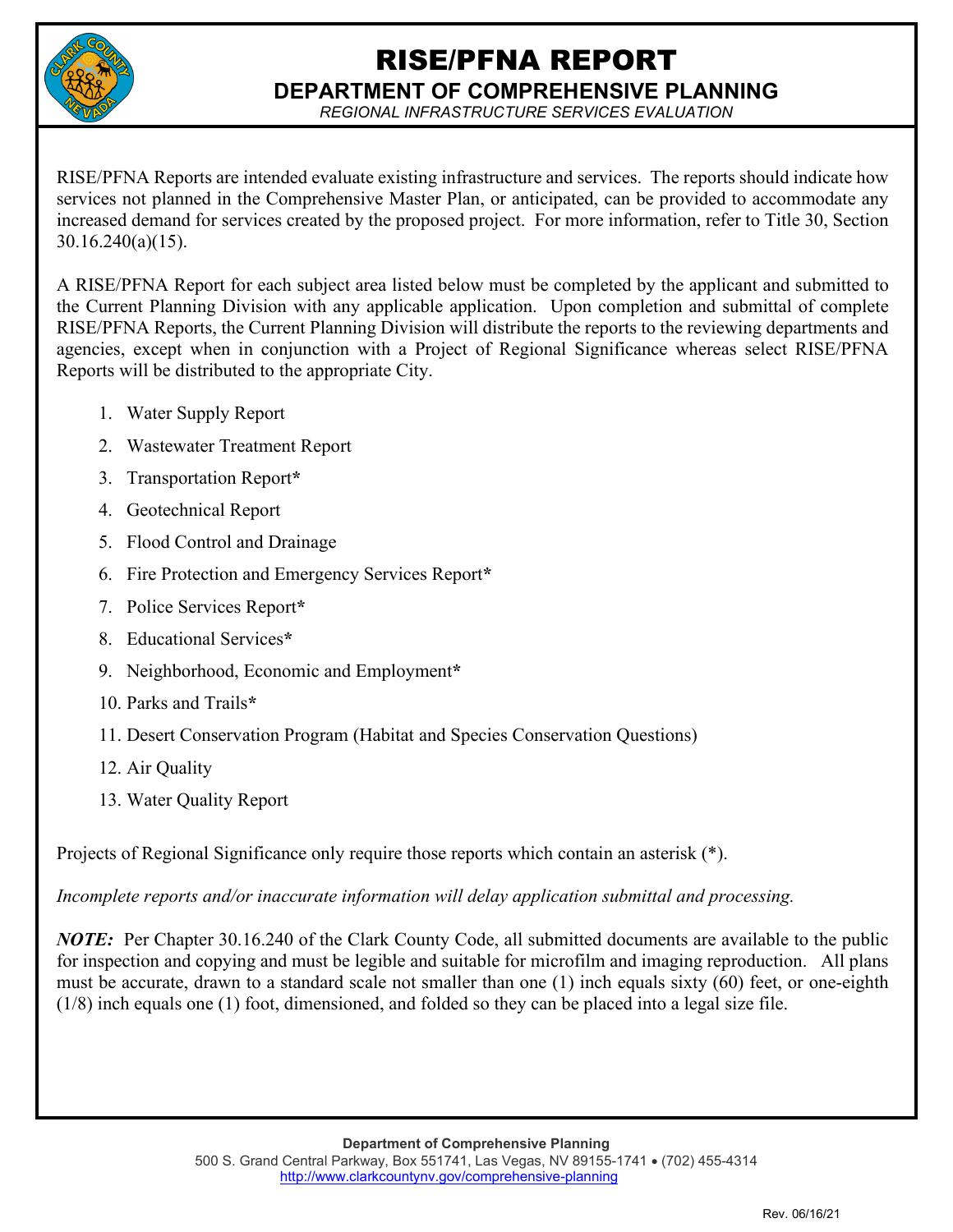#### **CLARK COUNTY COMPREHENSIVE PLANNING RISE/PFNA REPORTS** *(REGIONAL INFRASTRUCTURE SERVICES EVALUATION)* **GENERAL PROJECT INFORMATION**

| Date                |                                                       | <b>FOR STAFF USE ONLY</b> |
|---------------------|-------------------------------------------------------|---------------------------|
| Correspondent Name  |                                                       |                           |
|                     | Email                                                 |                           |
| APN(s)              | <u> 1986 - Andrea Andrew Maria (h. 1986).</u><br>Nati |                           |
| Street Intersection |                                                       |                           |
| Project Name        |                                                       |                           |

A RISE report has been determined to be required for the proposed development. Review and comment from your agency is required to determine impacts to service or infrastructure. The following is a summary of the proposed development:

*If there is a change of scope of the project, additional forms will be submitted.* 

| <b>Use</b>                    | Units/Area | Acreage | <b>ADT</b> |
|-------------------------------|------------|---------|------------|
| <b>Residential</b>            |            |         |            |
| <b>SFR</b>                    | Units      |         |            |
| MF                            | Units      |         |            |
| Commercial                    | Sq. Ft.    |         |            |
| Industrial                    | Sq. Ft.    |         |            |
| <b>Tourist Accommodations</b> |            |         |            |
| Hotel/Motel                   | Rooms      |         |            |
| Other                         | Sq. Ft.    |         |            |
| <b>Resort Hotel Rooms</b>     | Rooms      |         |            |
| Casino                        | Sq. Ft.    |         |            |
| Other                         | Sq. Ft.    |         |            |

# **Development/Construction Schedule (Including Demolition and Phasing)**

| Target Date Process |  |
|---------------------|--|
|                     |  |
|                     |  |
|                     |  |
|                     |  |
|                     |  |
|                     |  |

## **COPIES TO:**

LAS VEGAS VALLEY WATER DISTRICT WATER RECLAMATION DISTRICT REGIONAL TRANSPORTATION COMMISSION CLARK COUNTY PUBLIC WORKS – DEVELOPMENT REVIEW DEVELOPMENT SERVICES BUILDING DIVISION REGIONAL FLOOD CONTROL DISTRICT CLARK COUNTY FIRE DEPARTMENT METROPOLITAN POLICE DEPARTMENT CLARK COUNTY SCHOOL DISTRICT PARKS AND TRAILS DESERT CONSERVATION PROGRAM DEPARTMENT OF ENVIRONMENT AND SUSTAINABILITY - DIVISION OF AIR QUALITY WATER RECLAMATION DISTRICT - CLARK COUNTY WATER QUALITY PLANNING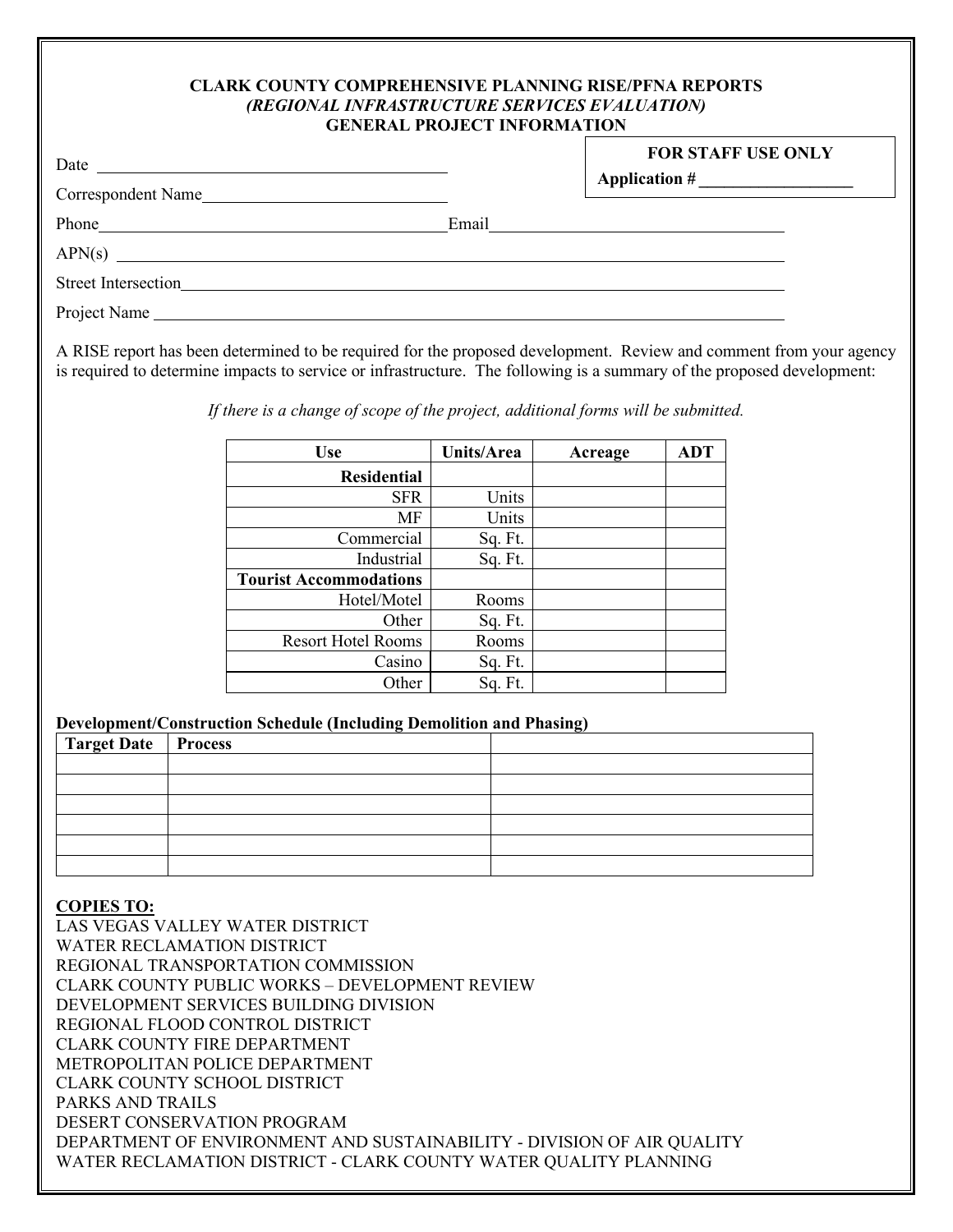# **CLARK COUNTY COMPREHENSIVE PLANNING RISE/PFNA REPORT WATER SUPPLY**

| APN(s)<br>PROJECT NAME                                                                                                                                                                                                                                                  |           | FOR DEPARTMENT USE ONLY<br>Application #                                                                             |     |  |
|-------------------------------------------------------------------------------------------------------------------------------------------------------------------------------------------------------------------------------------------------------------------------|-----------|----------------------------------------------------------------------------------------------------------------------|-----|--|
| Based upon the demand factor established by the Las Vegas Valley Water District, the proposed development is expected<br>to have the following impact:                                                                                                                  |           |                                                                                                                      |     |  |
| Quantity of water required for this proposal (Maximum Day)?                                                                                                                                                                                                             |           |                                                                                                                      | gpm |  |
| Fireflow requirement?                                                                                                                                                                                                                                                   |           | <u> 1989 - Johann Barbara, martin amerikan basar dan basa dan basa dan basa dan basa dan basa dalam basa dalam b</u> | gpm |  |
| Anticipated finish floor elevation?                                                                                                                                                                                                                                     |           |                                                                                                                      |     |  |
| Will the development be Master Metered?                                                                                                                                                                                                                                 |           |                                                                                                                      |     |  |
| If Master Metered, proposed meter/backflow type &<br>projected pressure loss?                                                                                                                                                                                           |           |                                                                                                                      |     |  |
| Anticipated meter/backflow locations?                                                                                                                                                                                                                                   |           |                                                                                                                      |     |  |
| Other Relevant Comments:                                                                                                                                                                                                                                                |           |                                                                                                                      |     |  |
| <b>Las Vegas Valley Water District</b><br><b>Resources Department</b><br><b>Planning Division</b><br>1001 South Valley View Boulevard<br>Las Vegas, Nevada 89153<br>Attn: Nass Diallo<br>Phone: (702) 259-8173<br>E-mail: nass.diallo@lvvwd.com<br>http://www.lvvwd.com | Comments: | ,我们也不会有什么。""我们的人,我们也不会有什么?""我们的人,我们也不会有什么?""我们的人,我们也不会有什么?""我们的人,我们也不会有什么?""我们的人                                     |     |  |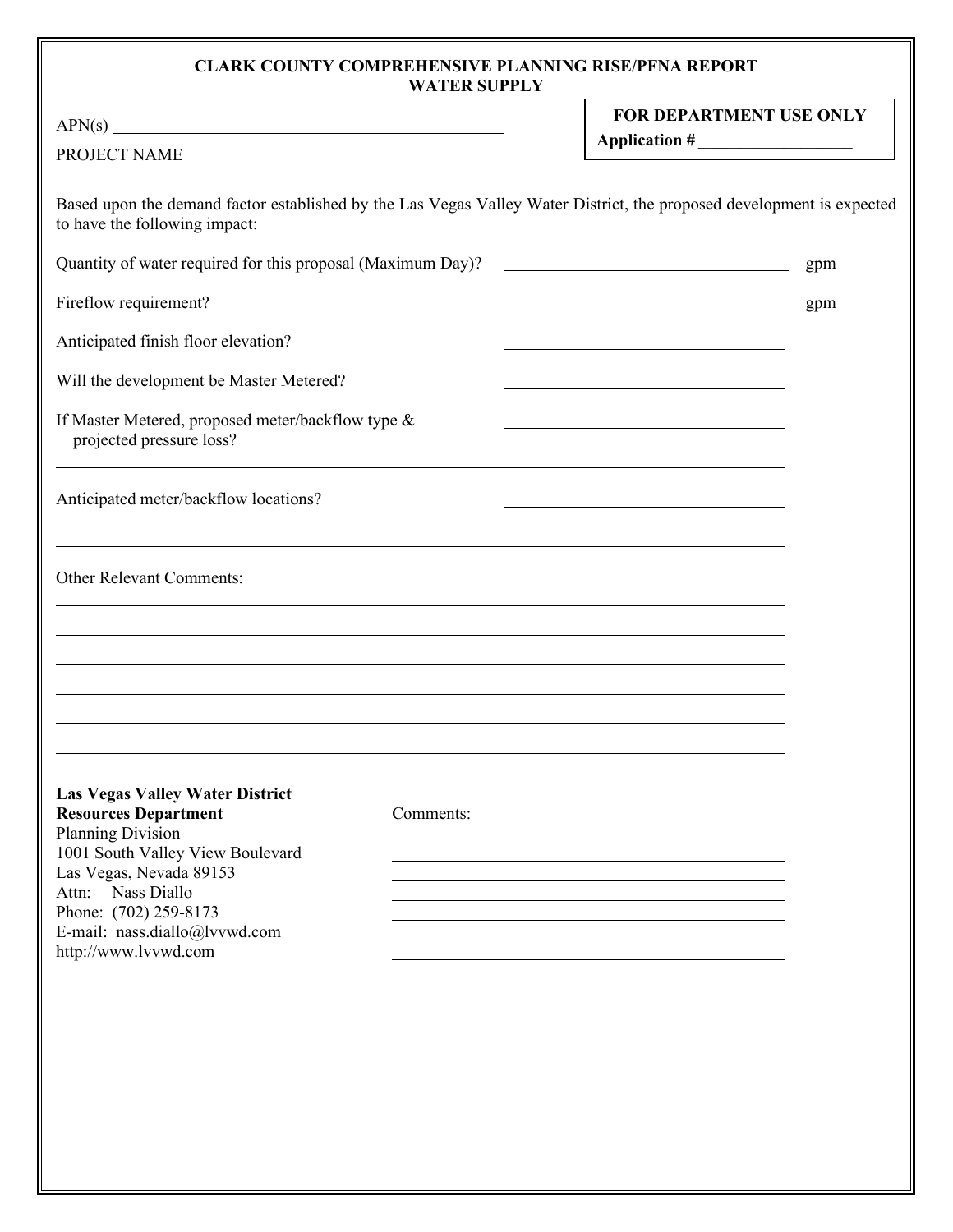# **CLARK COUNTY COMPREHENSIVE PLANNING RISE/PFNA REPORT WASTEWATER TREATMENT**

| <b>APN</b><br><u> 1980 - Johann Barn, mars ann an t-Amhain Aonaich an t-Aonaich an t-Aonaich an t-Aonaich an t-Aonaich an t-Aon</u>                                                                                                                                                                                                                                                                                                                                                                                                                                                                                                                                          | FOR DEPARTMENT USE ONLY                            |
|------------------------------------------------------------------------------------------------------------------------------------------------------------------------------------------------------------------------------------------------------------------------------------------------------------------------------------------------------------------------------------------------------------------------------------------------------------------------------------------------------------------------------------------------------------------------------------------------------------------------------------------------------------------------------|----------------------------------------------------|
| PROJECT NAME                                                                                                                                                                                                                                                                                                                                                                                                                                                                                                                                                                                                                                                                 | Application #                                      |
| Based upon the sewage generation factor established by the Clark County Water Reclamation District, the proposed<br>development is expected to have the following impact.<br>Is the development to be served by the Clark County Water Reclamation District (if no, describe means of effluent treatment<br>under other related infrastructure below)?                                                                                                                                                                                                                                                                                                                       |                                                    |
| Quantity of raw sewage produced by the proposed development.                                                                                                                                                                                                                                                                                                                                                                                                                                                                                                                                                                                                                 |                                                    |
| Location and description of nearby projects that could also impact the sewer service in the vicinity of the proposed<br>development.                                                                                                                                                                                                                                                                                                                                                                                                                                                                                                                                         |                                                    |
| Proposed mitigation of known impacts                                                                                                                                                                                                                                                                                                                                                                                                                                                                                                                                                                                                                                         |                                                    |
| FOR CLARK COUNTY WATER RECLAMATION USE ONLY                                                                                                                                                                                                                                                                                                                                                                                                                                                                                                                                                                                                                                  |                                                    |
| Is there adequate sewer treatment capacity to serve the development? YES<br>Is there adequate sewer collection capacity to serve the development? VES<br>What is required to provide adequate sewage treatment and collection capacity to serve the development?<br>Is there a sewer line capable of providing sewer service? VES NO<br>Location:<br>Distance:<br>Does proposed development provide flow to an existing lift station? YES<br>Does proposed development require installation of a new lift station or an upgrade to an existing lift station?<br><b>YES</b><br>N <sub>O</sub><br>Other related infrastructure or equipment required to serve the development: | N <sub>O</sub><br>N <sub>O</sub><br>N <sub>O</sub> |
| Sanitary sewer related infrastructure proposed or under construction which may serve the development:                                                                                                                                                                                                                                                                                                                                                                                                                                                                                                                                                                        |                                                    |
| This project poses no significant impact<br>This project poses impacts to the sewer system that requires mitigation, a meeting is required with Clark County<br>Water Reclamation District staff.<br>The following mitigation is required to relieve the impacts placed on the sewer system by this project.                                                                                                                                                                                                                                                                                                                                                                 |                                                    |
| <b>Clark County Water Reclamation District</b><br><b>Engineering Services Department</b><br>5857 E. Flamingo Rd., Las Vegas, NV 89122<br>Attn: Johnny Alhwayek, P.E.<br>Phone: (702) 468-3048<br>http://www.cleanwaterteam.com                                                                                                                                                                                                                                                                                                                                                                                                                                               |                                                    |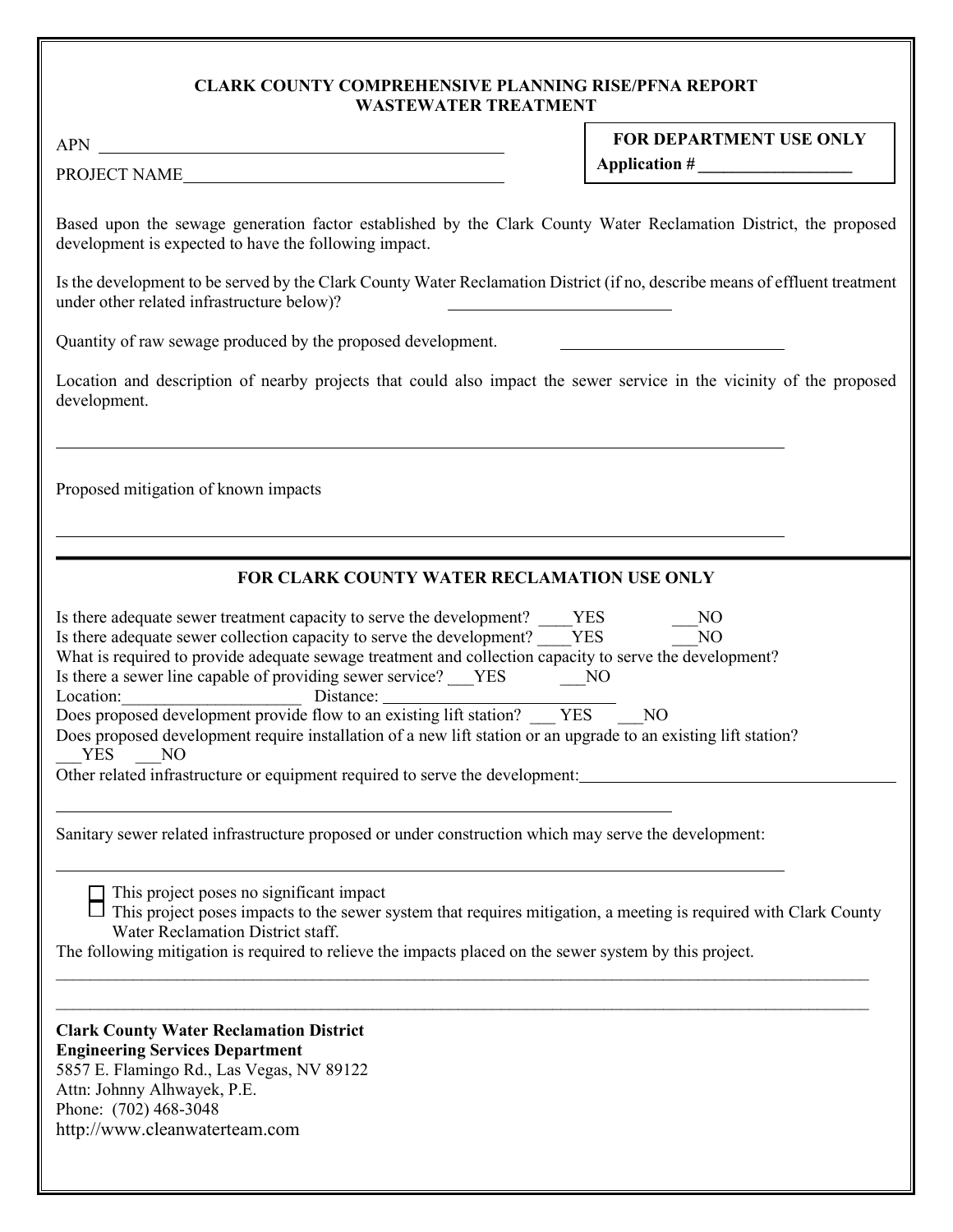#### **CLARK COUNTY COMPREHENSIVE PLANNING RISE/PFNA REPORT TRANSPORTATION**

APN

**Application #** *\_\_\_\_\_\_\_\_\_\_\_\_\_\_\_\_\_\_* 

PROJECT NAME

TRAFFIC STUDY HTE.#

*\*If project requires a Traffic Study, applicant may submit a summary of the study in place of this report\**

**Trips Generated – ITE Tables**

| Proposed Zoning (Max allowed)      | $ADT =$ |
|------------------------------------|---------|
| Existing Master Plan (Max allowed) | $ADT =$ |
| Increase/Decrease in Traffic       | $ADT =$ |

*Traffic impacts to roadways adjacent to project and those in the area impacted by the project size*

| Arterials, including impacts to interchanges and freeways – traffic distribution from above increase |                       |                          |                       |  |
|------------------------------------------------------------------------------------------------------|-----------------------|--------------------------|-----------------------|--|
|                                                                                                      | Existing traffic per  | Adjustment/proposed      |                       |  |
| Street name                                                                                          | Master Plan (ADT)     | traffic per zoning (ADT) | Street capacity (ADT) |  |
|                                                                                                      |                       |                          |                       |  |
|                                                                                                      |                       |                          |                       |  |
|                                                                                                      |                       |                          |                       |  |
|                                                                                                      |                       |                          |                       |  |
|                                                                                                      |                       |                          |                       |  |
|                                                                                                      |                       |                          |                       |  |
|                                                                                                      |                       |                          |                       |  |
| <b>Local streets</b>                                                                                 |                       |                          |                       |  |
| Street name                                                                                          | Current traffic (ADT) | Proposed traffic (ADT)   | Street capacity (ADT) |  |
|                                                                                                      |                       |                          |                       |  |
|                                                                                                      |                       |                          |                       |  |
|                                                                                                      |                       |                          |                       |  |
|                                                                                                      |                       |                          |                       |  |
|                                                                                                      |                       |                          |                       |  |
|                                                                                                      |                       |                          |                       |  |
|                                                                                                      |                       |                          |                       |  |

**Report, graph or site plan including existing, proposed and mitigation for the following:** 

- Capacities of Roads serviced by the development
- Access to site, including proposed driveways and access roadways
- Streets proposed to be vacated impacts to local traffic patterns
- Access Controls
- Pedestrian Bridges
- Pedestrian Circulation
- Mass Transit for both Employees and Visitors
- Alternative Transportation Modes (car pool, bike lane)
- Streets proposed for dedication impacts to local traffic patterns

#### **Department of Public Works Development Review**

500 S. Grand Central Pkwy Las Vegas, NV 89155-4000 Attn.: Kent Chang Phone 702-455-6116 Email: Kent.Chang@clarkcountynv.gov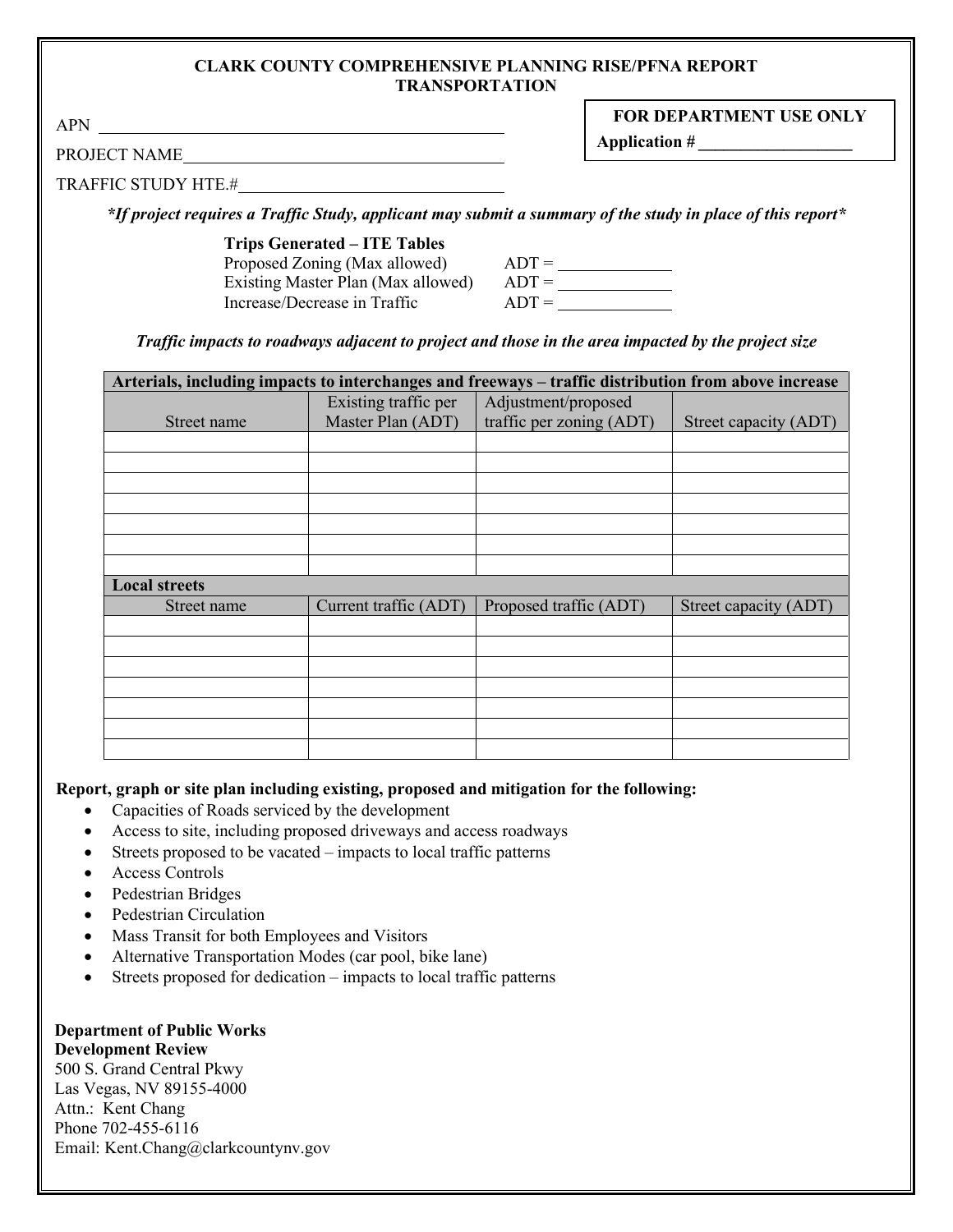#### **CLARK COUNTY COMPREHENSIVE PLANNING RISE/PFNA REPORT GEOTECHNICAL**

APN

 $\overline{a}$ 

| <b>FOR DEPARTMENT USE ONLY</b> |  |  |
|--------------------------------|--|--|
| Application #                  |  |  |

PROJECT NAME

Based upon the Clark County Soils Guidelines Map and Hillside and Foothills Transitional Boundary Map (if any other source is used it must be cited) is the property within any of the following special geotechnical consideration areas:

*The development must comply with the currently adopted building code and local amendments.* 

Slope over 12%?

Shallow bedrock?

Shallow groundwater table?

Subsidence and 2,000-foot compaction or seismic fault buffer zone?

Active washes or recent sediment deposits?

Solubility, clay swell, corrosion, gypsum salt, expansive or hydro-collapsible potential?

If applicable, what preliminary impact mitigation measures are proposed for any of these conditions?

| <b>Development Services Department</b> |           |
|----------------------------------------|-----------|
| <b>Building Division</b>               | Comments: |
| 4701 W. Russell Rd.                    |           |
| Las Vegas, NV 89118                    |           |
|                                        |           |
|                                        |           |
| Phone: $(702)$ 455-8040                |           |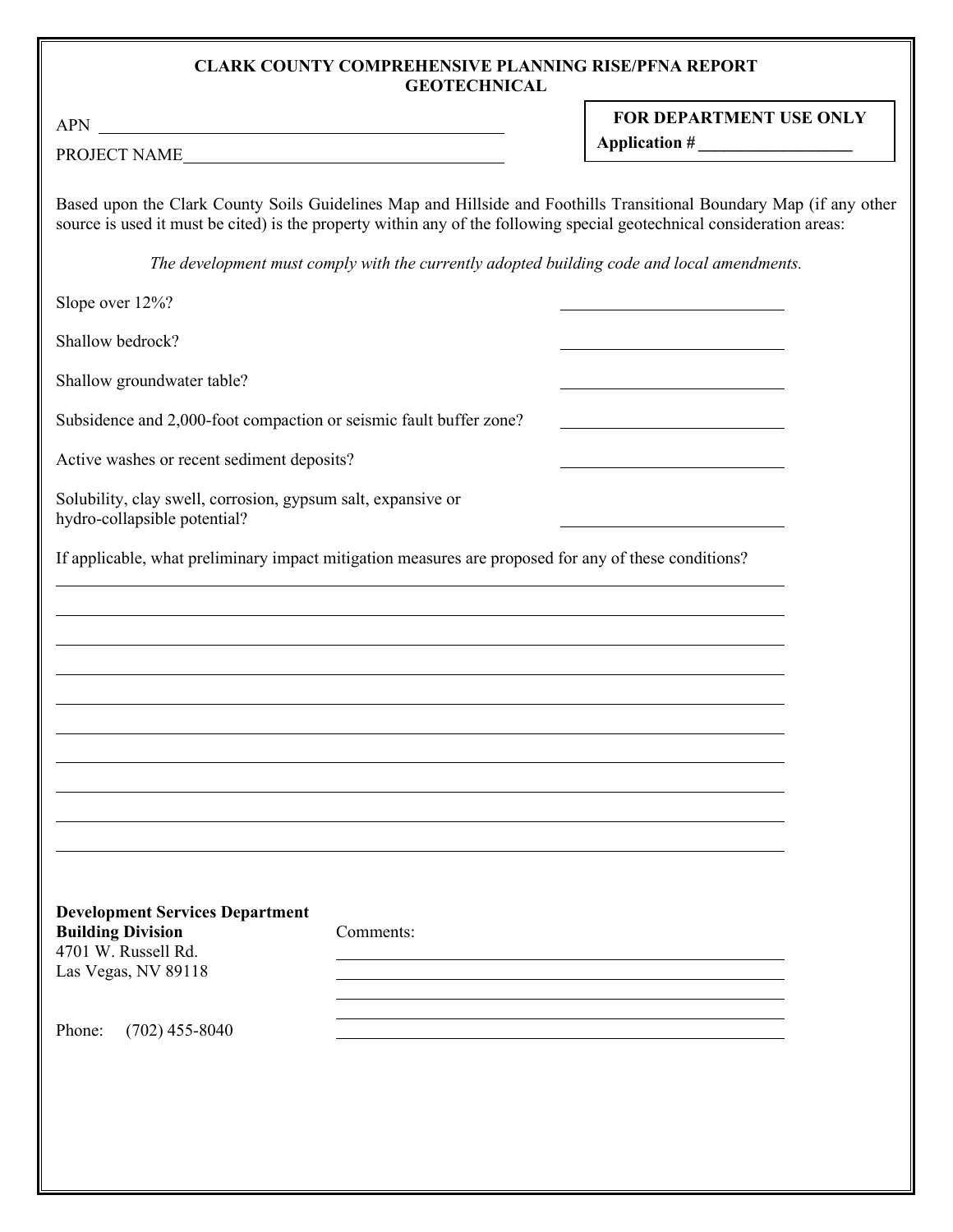## **CLARK COUNTY COMPREHENSIVE PLANNING RISE/PFNA REPORT FLOOD CONTROL AND DRAINAGE**

| APN                                                                                                                                                                   |                             | <b>FOR DEPARTMENT USE ONLY</b> |  |
|-----------------------------------------------------------------------------------------------------------------------------------------------------------------------|-----------------------------|--------------------------------|--|
| PROJECT NAME                                                                                                                                                          |                             |                                |  |
| The report should indicate that the project will comply with the Clark County Regional Flood District Hydrologic Criteria                                             | and Drainage Design Manual. |                                |  |
| Estimate of storm water runoff?                                                                                                                                       |                             |                                |  |
| Will total quantity of water runoff after construction exceed<br>the capacity of existing storm water drainage system?                                                |                             |                                |  |
| Is drainage mitigation required to protect the development and/or<br>downstream property?                                                                             |                             |                                |  |
| Proposal of facilities to mitigate flows.                                                                                                                             |                             |                                |  |
| OTHER RELEVANT COMMENTS                                                                                                                                               |                             |                                |  |
|                                                                                                                                                                       |                             |                                |  |
|                                                                                                                                                                       |                             |                                |  |
|                                                                                                                                                                       |                             |                                |  |
|                                                                                                                                                                       |                             |                                |  |
|                                                                                                                                                                       |                             |                                |  |
| Copies to:<br><b>Clark County Public Works-</b><br><b>Development Review</b>                                                                                          | Comments:                   |                                |  |
| 500 S. Grand Central Pkwy<br>Las Vegas, NV 89155<br>Phone 702-455-4600                                                                                                |                             |                                |  |
| <b>Regional Flood Control District</b><br>600 S. Grand Central Pkwy<br>Suite 300<br>Las Vegas, NV 89106<br>Phone:<br>$(702)$ 685-0000<br>http://www.regionalflood.org |                             |                                |  |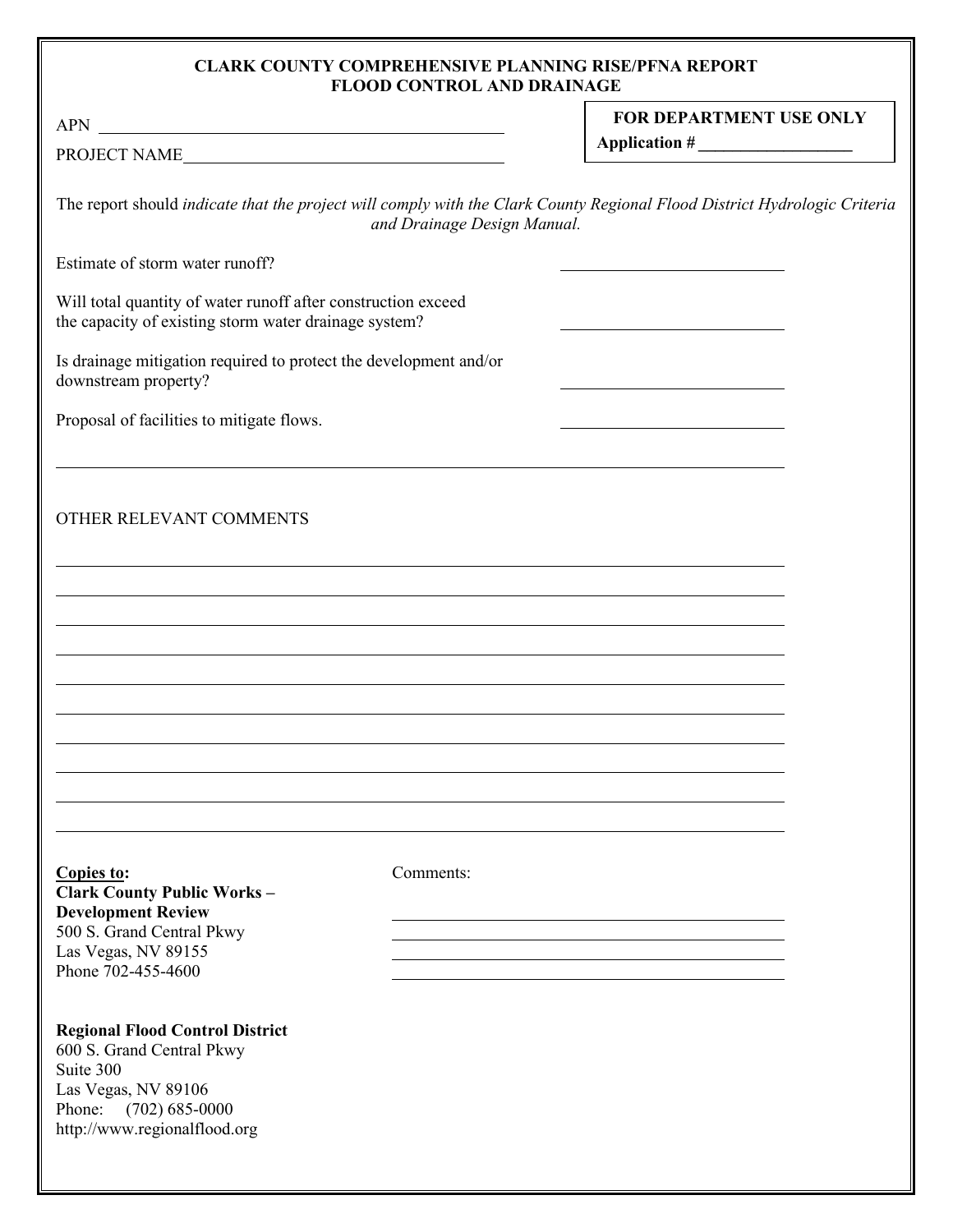#### **CLARK COUNTY COMPREHENSIVE PLANNING RISE/PFNA REPORT FIRE PROTECTION AND EMERGENCY SERVICES**

APN

# PROJECT NAME

**FOR DEPARTMENT USE ONLY**

**Application #** *\_\_\_\_\_\_\_\_\_\_\_\_\_\_\_\_\_\_* 

# **ENTIRE PROJECT**

|                              | <b>NUMBER OF UNITS</b>             |                                    | <b>TOTAL SQUARE FEET</b>                         |                                    |                                    |                                                  |
|------------------------------|------------------------------------|------------------------------------|--------------------------------------------------|------------------------------------|------------------------------------|--------------------------------------------------|
| <b>Use</b>                   | <b>Proposed</b><br><b>Property</b> | <b>Existing</b><br><b>Property</b> | <b>Net</b><br>$(Proposed -$<br><b>Existing</b> ) | <b>Proposed</b><br><b>Property</b> | <b>Existing</b><br><b>Property</b> | <b>Net</b><br>$(Proposed -$<br><b>Existing</b> ) |
| Casino                       |                                    |                                    |                                                  |                                    |                                    |                                                  |
| Convention                   |                                    |                                    |                                                  |                                    |                                    |                                                  |
| Back-of-House                |                                    |                                    |                                                  |                                    |                                    |                                                  |
| Front-of-House               |                                    |                                    |                                                  |                                    |                                    |                                                  |
| Theater(s)                   |                                    |                                    |                                                  |                                    |                                    |                                                  |
| Retail(s)                    |                                    |                                    |                                                  |                                    |                                    |                                                  |
| Pool(s)                      |                                    |                                    |                                                  |                                    |                                    |                                                  |
| Night Club(s)                |                                    |                                    |                                                  |                                    |                                    |                                                  |
| (Night/Day)                  |                                    |                                    |                                                  |                                    |                                    |                                                  |
| Ballroom(s)                  |                                    |                                    |                                                  |                                    |                                    |                                                  |
| Hotel Units                  |                                    |                                    |                                                  |                                    |                                    |                                                  |
| Condominium Units            |                                    |                                    |                                                  |                                    |                                    |                                                  |
| Service Areas                |                                    |                                    |                                                  |                                    |                                    |                                                  |
| <b>Industrial Areas</b>      |                                    |                                    |                                                  |                                    |                                    |                                                  |
| Office Areas                 |                                    |                                    |                                                  |                                    |                                    |                                                  |
| <b>Parking Garages</b>       |                                    |                                    |                                                  |                                    |                                    |                                                  |
| Central Plant                |                                    |                                    |                                                  |                                    |                                    |                                                  |
| Warehouse                    |                                    |                                    |                                                  |                                    |                                    |                                                  |
| <b>Other Ancillary Areas</b> |                                    |                                    |                                                  |                                    |                                    |                                                  |
| <b>TOTAL</b>                 |                                    |                                    |                                                  |                                    |                                    |                                                  |

*Note: All cells must be filled out. Indicate not applicable or zero if necessary.* 

**Analyze project demand with respect to existing Clark County Fire Department facilities and services in the following areas at a minimum:** 

> <u> 1980 - Johann Barn, mars ann an t-Amhain Aonaichte ann an t-Aonaichte ann an t-Aonaichte ann an t-Aonaichte a</u>

| Location of a project with respect to the existing service area |                                                                                                            |
|-----------------------------------------------------------------|------------------------------------------------------------------------------------------------------------|
|                                                                 | Special hazards accompanying storage, use or processing of hazardous materials associated with the project |
| <b>Highest Occupied Floor Level</b>                             |                                                                                                            |
|                                                                 |                                                                                                            |
| Lowest Occupied Floor Below Grade                               |                                                                                                            |
| Radio Communication                                             |                                                                                                            |
| <b>Project Estimated Start Date</b>                             |                                                                                                            |
| <b>Project Completion Date</b>                                  |                                                                                                            |

## **Clark County Fire Department** Comments:

575 E. Flamingo Rd. Las Vegas, NV 89119 Attn: Chief Kelly Blackmon Phone: (702) 455-7311 E-mail: kjb@clarkcountynv.gov

Website: http://www.clarkcountynv.gov/depts/fire/pages/default.aspx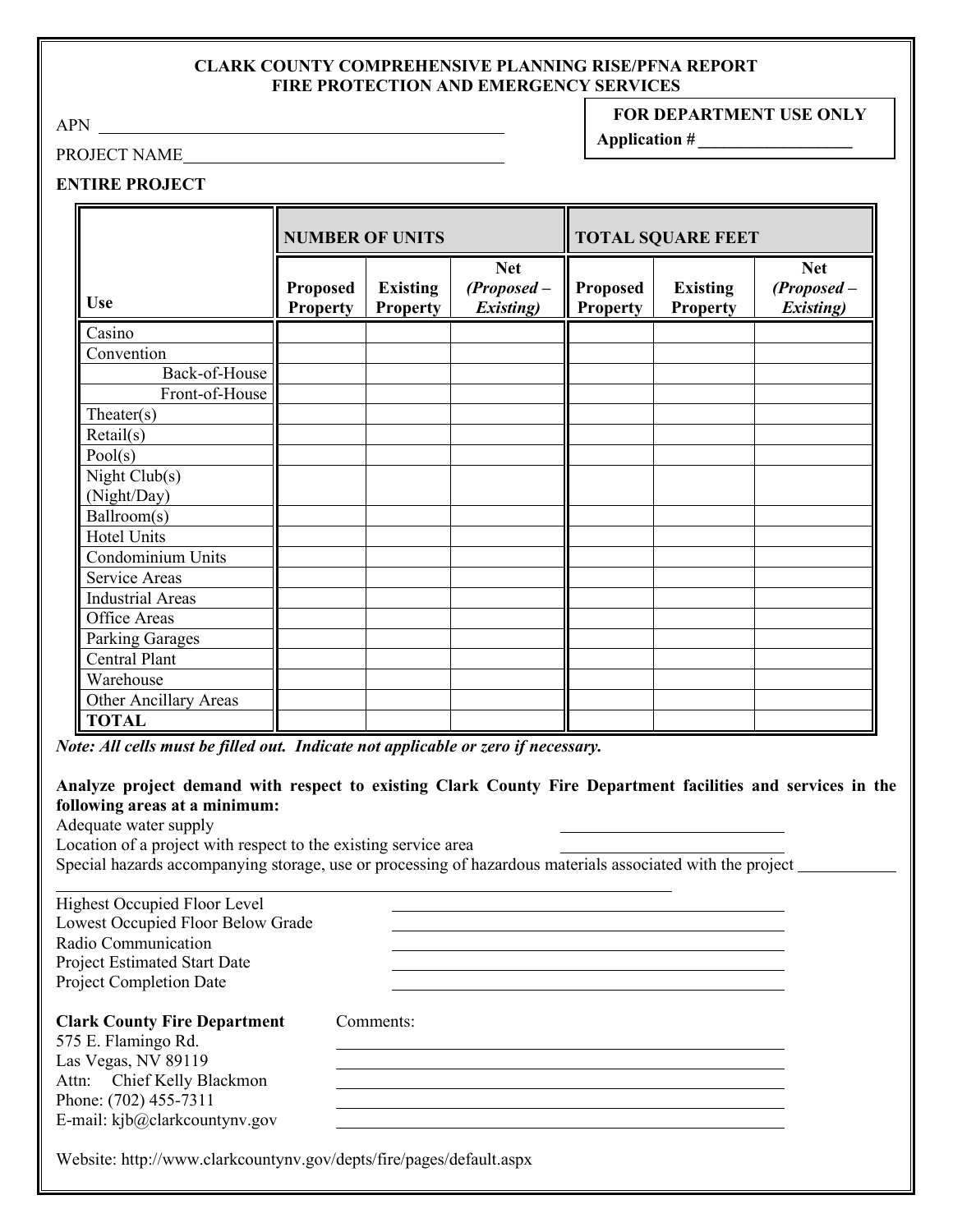#### **CLARK COUNTY COMPREHENSIVE PLANNING RISE/PFNA REPORT POLICE SERVICES**

 $\overline{\phantom{a}}$ 

**FOR DEPARTMENT USE ONLY Application #** *\_\_\_\_\_\_\_\_\_\_\_\_\_\_\_\_\_\_* 

APN

PROJECT NAME

Number of police calls in the vicinity and the average response time.

Identify security measures to be provided.

Address the effect of any officially adopted plans and/or schedules for publicly provided improvements.

<u> 1980 - Johann Stoff, deutscher Stoffen und der Stoffen und der Stoffen und der Stoffen und der Stoffen und der</u>

Distance from site to where nearest police services are provided.

If existing police services are not adequate, how will these services be augmented to provide adequate protection?

| <b>Metropolitan Police Department</b> | Comments: |
|---------------------------------------|-----------|
| 3141 E. Sunrise Ave.                  |           |
| Las Vegas, NV 89101                   |           |
| Attn: A.J. Delap                      |           |
| <b>Christopher Riles</b>              |           |
| Phone: (702) 828-5538                 |           |
| E-mail: A5458D@LVMPD.com              |           |
| C14078R@LVMPD.com                     |           |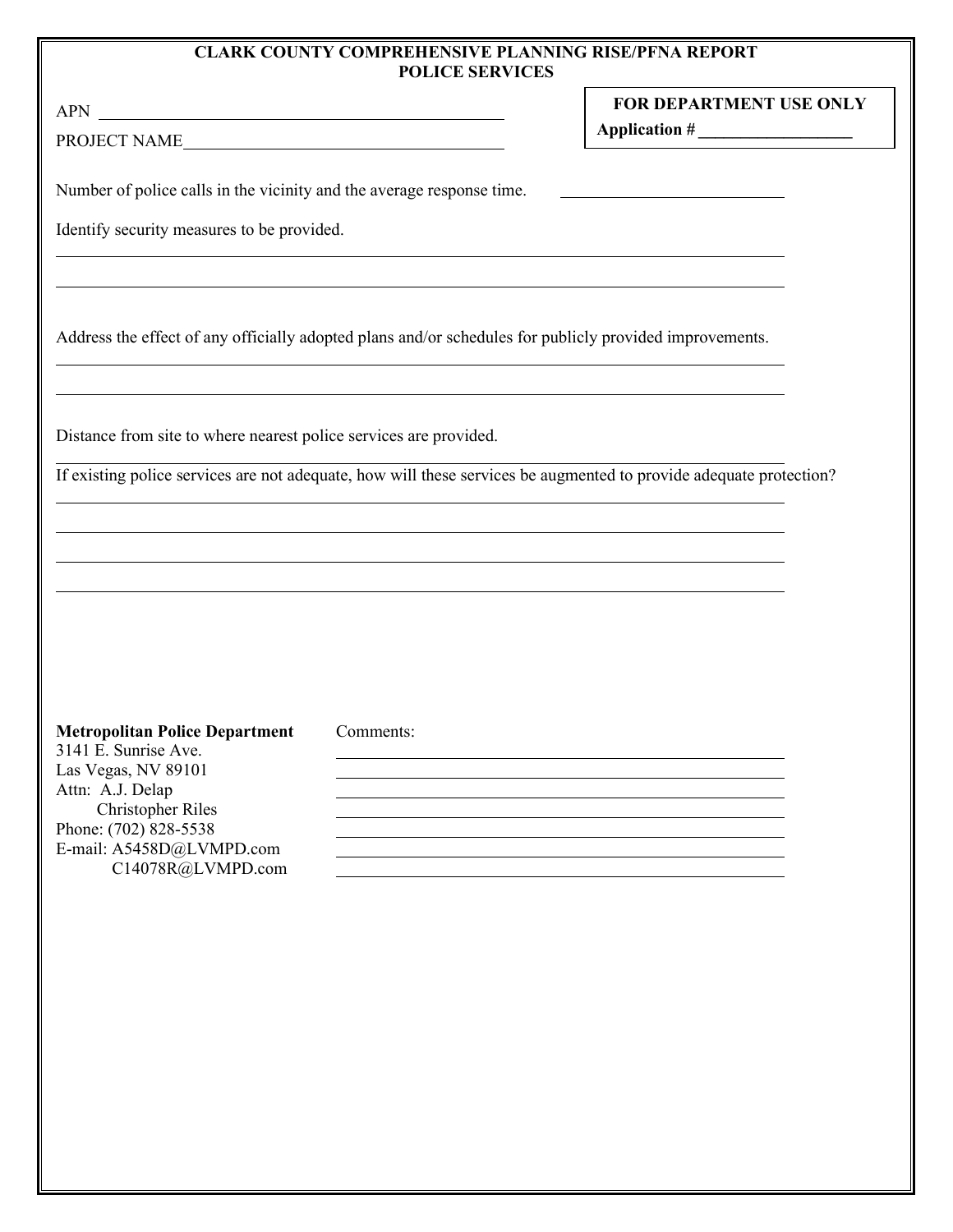## **CLARK COUNTY COMPREHENSIVE PLANNING RISE/PFNA REPORT EDUCATIONAL SERVICES**

APN

# **FOR DEPARTMENT USE ONLY Application #** *\_\_\_\_\_\_\_\_\_\_\_\_\_\_\_\_\_\_*

PROJECT NAME

| <b>Student Yield</b>      | <b>Elementary School</b> | <b>Middle School</b> | <b>High School</b> |
|---------------------------|--------------------------|----------------------|--------------------|
| Single-Family Units       | $x\,0.166=$              | $\rm x\;0.093=$      | $x \ 0.131 =$      |
| Multi-Family Units        | $x \, 0.139 =$           | $\rm x\; 0.065=$     | $\rm x\; 0.074=$   |
| <b>Resort Condo Units</b> |                          |                      |                    |
| Total                     |                          |                      |                    |

Single family unit is defined as single family detached, manufactured home, townhome Multi- family unit is defined as apartment, multiplexes and condominiums Resort condominium units for tracking purposes only.

| Schools serving the area (to be completed by CCSD) |                |       |          |                   |                  |
|----------------------------------------------------|----------------|-------|----------|-------------------|------------------|
| <b>Name</b>                                        | <b>Address</b> | Grade | Capacity | <b>Enrollment</b> | <b>Site Date</b> |
|                                                    |                |       |          |                   |                  |
|                                                    |                |       |          |                   |                  |
|                                                    |                |       |          |                   |                  |
|                                                    |                |       |          |                   |                  |
|                                                    |                |       |          |                   |                  |
|                                                    |                |       |          |                   |                  |

 $\mathcal{L}_\text{max}$  , and the contract of the contract of the contract of the contract of the contract of the contract of the contract of the contract of the contract of the contract of the contract of the contract of the contr

<u> 1989 - Johann Stein, marwolaethau a bhann an t-Amhainn an t-Amhainn an t-Amhainn an t-Amhainn an t-Amhainn a</u>

| <b>Clark County School District</b> |
|-------------------------------------|
| <b>Real Property Management</b>     |
| 1180 Military Tribute Pl            |
| Henderson, NV 89044                 |
| Attn: Lucia Gonzalez                |
| Dimitrios Karapanagiotis            |

CCSD Comments:

Phone: (702) 799-5214 E-mail: gonzal13@nv.ccsd.net karapda@nv.ccsd.net

Please also see the following website to submit information: \*\*\*\* http://ccsd.net/departments/real-property/school-development-tracking-process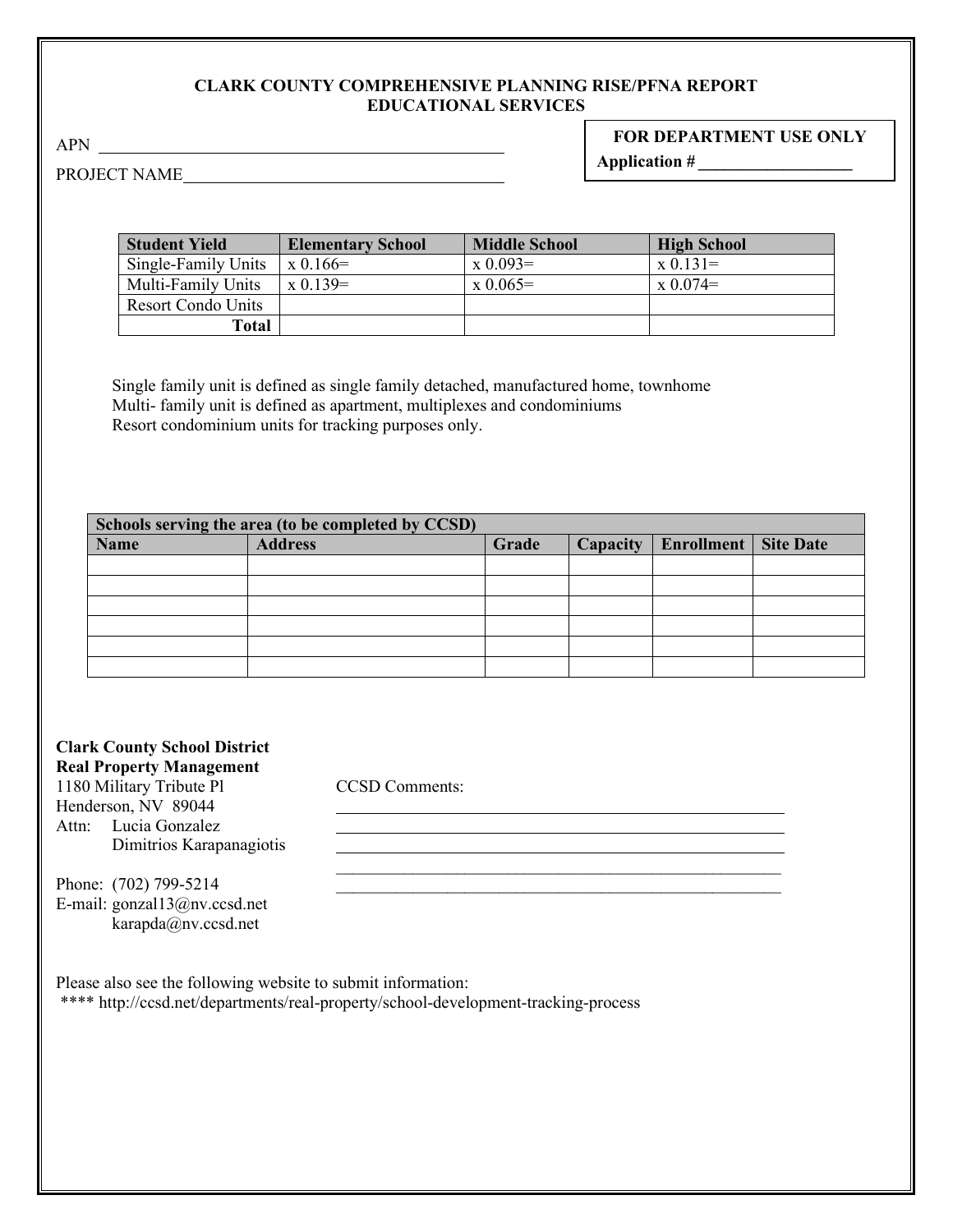#### **CLARK COUNTY COMPREHENSIVE PLANNING RISE/PFNA REPORT NEIGHBORHOOD, ECONOMIC AND EMPLOYMENT IMPACT REPORT**

# **FOR DEPARTMENT USE ONLY**

**Application #** *\_\_\_\_\_\_\_\_\_\_\_\_\_\_\_\_\_\_* 

PROJECT NAME\_

What is the estimated impact of the proposal on the following (attach additional sheets if necessary): Public services not addressed by other reports (parks, utilities)?

What is the existing land use pattern within  $\frac{1}{4}$  mile of proposed development?

What is the plan to accommodate housing needs generated by the proposed development?

Population generated by proposed project?

Amenities within  $\frac{1}{4}$  quarter mile from the proposed site, including but not limited to open spaces, planned recreation areas, resort hotels, shopping centers, and theaters and in general places open to the public. The list must also include all possible ways each amenity may be accessed from the site.

What are the estimated economic benefits of the proposal, including the potential number of temporary and permanent jobs created by the proposal?

What are the estimated economic costs of the proposal, including potential devaluation of nearby properties?

Describe how each amenity can be accessed from the proposed project?

Comments: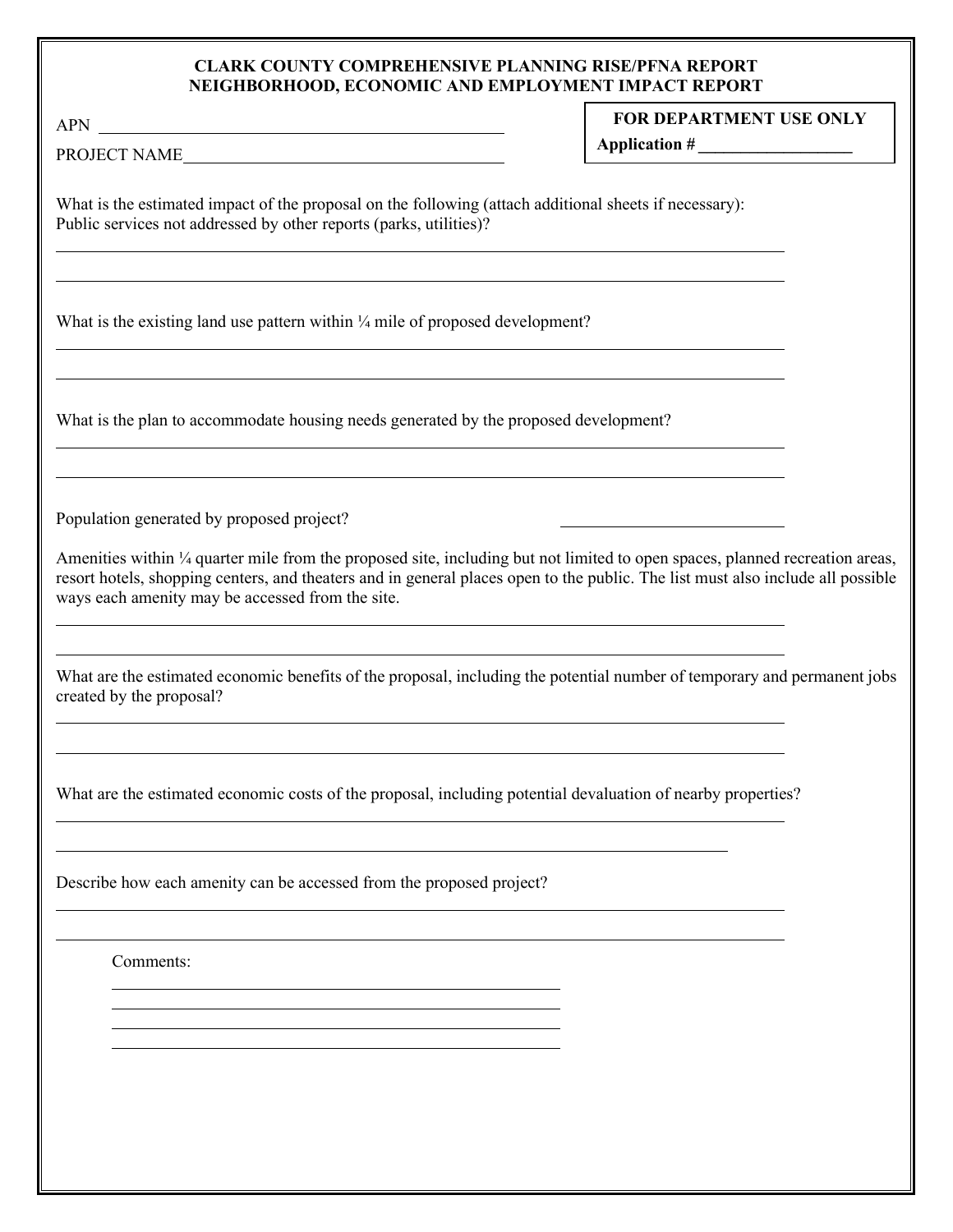#### **CLARK COUNTY COMPREHENSIVE PLANNING RISE/PFNA REPORT PARKS/TRAILS/FEDERAL LAND**

APN

 $\overline{a}$ 

 $\overline{a}$ 

 $\overline{a}$ 

  $\overline{a}$ 

## **FOR DEPARTMENT USE ONLY**

**Application #** *\_\_\_\_\_\_\_\_\_\_\_\_\_\_\_\_\_\_* 

PROJECT NAME

Describe the impact on recreation and cultural services provided by Clark County Parks and Recreation Department, specifically regarding the minimum standard of 2.5 acres of programmable recreation space and 1.5 acres of open space for a total of 4 acres of parks per 1000 residents in an urban area or 6.0 acres of programmable recreation space per 1000 residents in a rural area?

Detail plans to ensure that the County's standard is maintained in accordance with the estimated population increase.

Identify any recreational facilities, public art projects, or parks/trails to be developed as a part of this project and provide a detailed plan for maintaining and securing such amenities.

Identify amenities (i.e. parks, recreation centers, trails, public art etc.) accessible from the proposed project within a 5 (five) mile radius

Address density, intensity, geographic, transportation barriers and safety and security issues or other unusual conditions will affect access and use of recreation facilities.

Identify existing or planned trails and possible linkages to the Las Vegas Valley Pedestrian/Bicycle Trail System.

Does the project border a thoroughfare or location identified on the Regional Primary Trails Plan as a trail corridor? Yes or No (Circle One)

If yes, describe how you intend to meet and accommodate this requirement

Is the project on lands that are currently in private ownership? **Yes or No** (Circle One) If no, describe where you are in the process of acquiring such lands.

**Copies to: Clark County Comprehensive Planning – Federal Lands, Parks and Trails** 500 S. Grand Central Parkway Las Vegas, Nevada 89155 Attn. Melissa Candek Phone: (702) 455-4317 Email: MCandek@ClarkCountyNV.gov http://www.clarkcountynv.gov/comprehensive-planning/Pages/default.aspx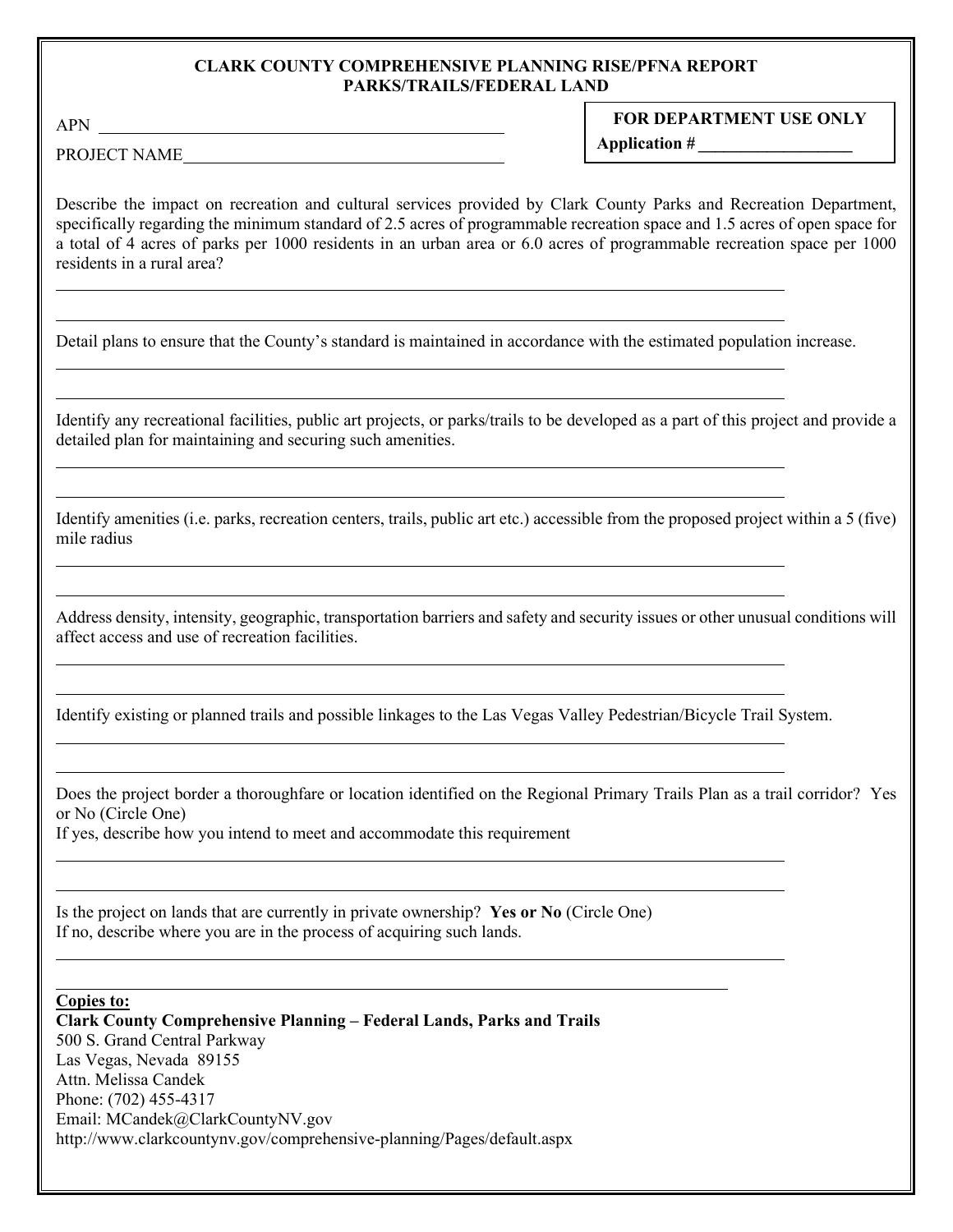#### **CLARK COUNTY COMPREHENSIVE PLANNING RISE REPORT DESERT CONSERVATION PROGRAM HABITAT AND SPECIES CONSERVATION**

# **FOR DEPARTMENT USE ONLY**

PROJECT NAME

**Application #** *\_\_\_\_\_\_\_\_\_\_\_\_\_\_\_\_\_\_* 

Prior to development on private or other non-federal property in Clark County, Nevada, the developer must obtain a grading or building permit from the appropriate City or County agency. If a tortoise is found in harm's way during construction activities, the tortoise should be handled in a humane manner by doing one of the following:

- Collect the tortoise and, to prevent death by overheating, immediately take it to a cool place, put it in a box with a ventilated lid, and call the free County-wide Tortoise Pick-Up Service at (702) 593-9027. These tortoises will be taken to the Desert Tortoise Conservation Center and cared for until adopted, translocated to an authorized desert location or placed in other authorized programs. Under no circumstances may the tortoise be taken for private use. **OR**
- Move the tortoise no more than 1,000 feet out of harm's way, but not onto adjacent property without the owner's written permission. The tortoise should be relocated on property that has not been cleared of vegetation. Tortoises left without shade may die of overheating. Keep in mind, however, that the moved tortoise will probably return to the place where you found it.

Does the project include a Federal component (land, lease, funding or permit) that will require the project to seek a federal permit under section 7 of the federal Endangered Species Act or compliance with the National Environmental Policy Act? Yes or No (Circle one)

If yes, please provide the name and contact information for the lead federal agency.

Does any portion of the project occur in the Eldorado Valley area, generally located to the south of the City of Boulder City? Yes or No (Circle one)

If yes, please describe whether or not any portion of the project occurs within the County's conservation easement, which overlays 86,438 acres of vacant City lands in the southern portion of the Eldorado Valley.

**Desert Conservation Program (Habitat and Species Conservation Questions)**  4701 Russell Road Suite 200 Las Vegas, NV 89118 Attn: John Ellis Phone: (702) 455-3964 E-mail: dcp@ClarkCountyNV.gov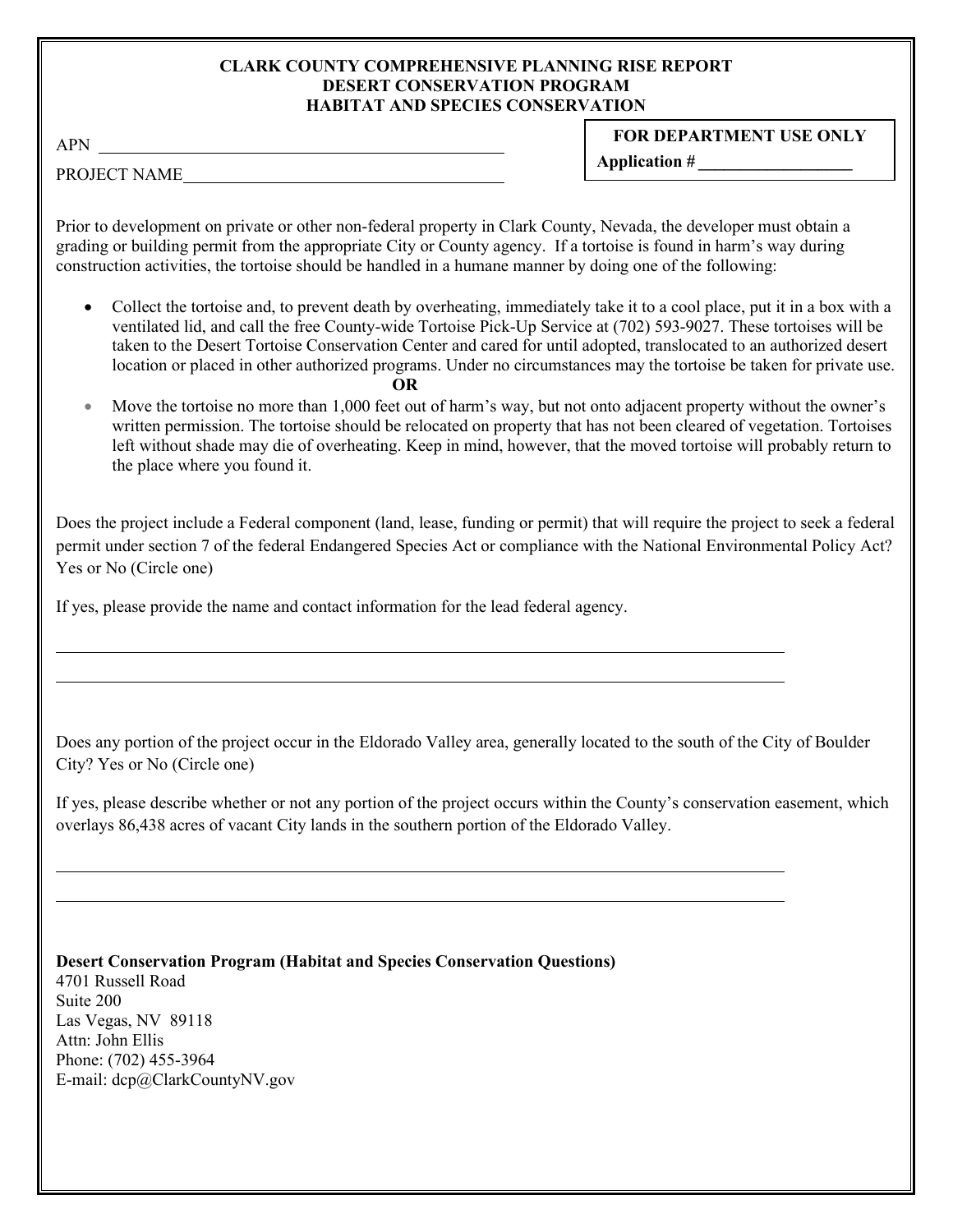# **CLARK COUNTY COMPREHENSIVE PLANNING RISE REPORT AIR QUALITY**

APN

**FOR DEPARTMENT USE ONLY**

PROJECT NAME

**Application #** *\_\_\_\_\_\_\_\_\_\_\_\_\_\_\_\_\_\_* 

# **PLEASE USE ADDITIONAL PAGES FOR ALL SUPPLEMENTAL STATEMENTS**

Stationary Source Forms: http://www.clarkcountynv.gov/airquality/permitting/Pages/Permitting\_Sources.aspx Dust Permit Application: http://www.clarkcountynv.gov/airquality/compliance/Pages/Compliance\_DustForms.aspx Asbestos Notification: http://www.clarkcountynv.gov/AirQuality/Compliance/Pages/Compliance\_AsbestosForms.aspx

# **AIR QUALITY – STATIONARY SOURCES**

**Will the project emit any air pollutant listed in Air Quality Regulation 12.1.1(d)? Yes or No (Circle One)** 

**Will the project have a potential to emit any regulated air pollutant in an amount equal to, or greater than the values listed in Air Quality Regulation 12.1.1(d)? Yes or No (Circle One)** If yes, the applicant must complete and submit a stationary source permitting application, including applicable emissions unit worksheets.

**Answer Yes or No indicating whether the project includes the following** categories listed below:

ASPHALT PLANT? Yes or No (Circle One) If yes, submit an application and an Asphalt worksheet.

BOILER, STEAM GENERATOR and/or HEATER? Yes or No (Circle One)

If yes, submit an application and a Boiler, Steam Generator, and/or Heater worksheet.

CONCRETE BATCH PLANT? Yes or No (Circle One)

If yes, submit an application and provide a description of all related equipment and emissions calculations.

COOLING TOWER? Yes or No (Circle One)

If yes, submit an application and a Cooling Tower worksheet.

DRY CLEANING FACILITIES? Yes or No (Circle One)

If yes, submit an application and a Dry Cleaning Operation – PERC and/or Petroleum worksheet.

ENGINES TO SUPPLY TEMPORARY, PERMANENT, AND/OR EMERGENCY POWER? Yes or No (Circle One) If yes, submit an application and an Internal Combustion Engine worksheet.

GASOLINE DISPENSING OPERATION? Yes or No (Circle One)

If yes, submit an application and a Gasoline Dispensing Operation worksheet.

LANDSCAPE OR ROCK OPERATION? Yes or No (Circle One) If yes, submit an application and a Landscape & Rock Operation worksheet.

MARIJUANA PROCESSING? Yes or No (Circle One) If yes, submit an application and a Marijuana Processing worksheet.

MINERAL PROCESSING (CRUSHING, SCREENING, CONVEYORS, SILOS, STOCKPILES, HOPPERS)? Yes or No (Circle One) If yes, submit an application and a Mineral Processing worksheet.

PETROLEUM STORAGE TANKS? Yes or No (Circle One)

If yes, submit an application and a Petroleum Storage Tanks worksheet.

PRINTING EQUIPMENT? Yes or No (Circle One)

If yes, submit an application and Printing Forms A and B worksheets.

STONE PROCESSING? Yes or No (Circle One)

If yes, submit an application and a Stone Processing Operation worksheet.

SURFACE COATING? Yes or No (Circle One)

If yes, submit an application and a Surface Coating Operation worksheet.

WOODWORKING? Yes or No (Circle One)

If yes, submit an application and a Woodworking worksheet.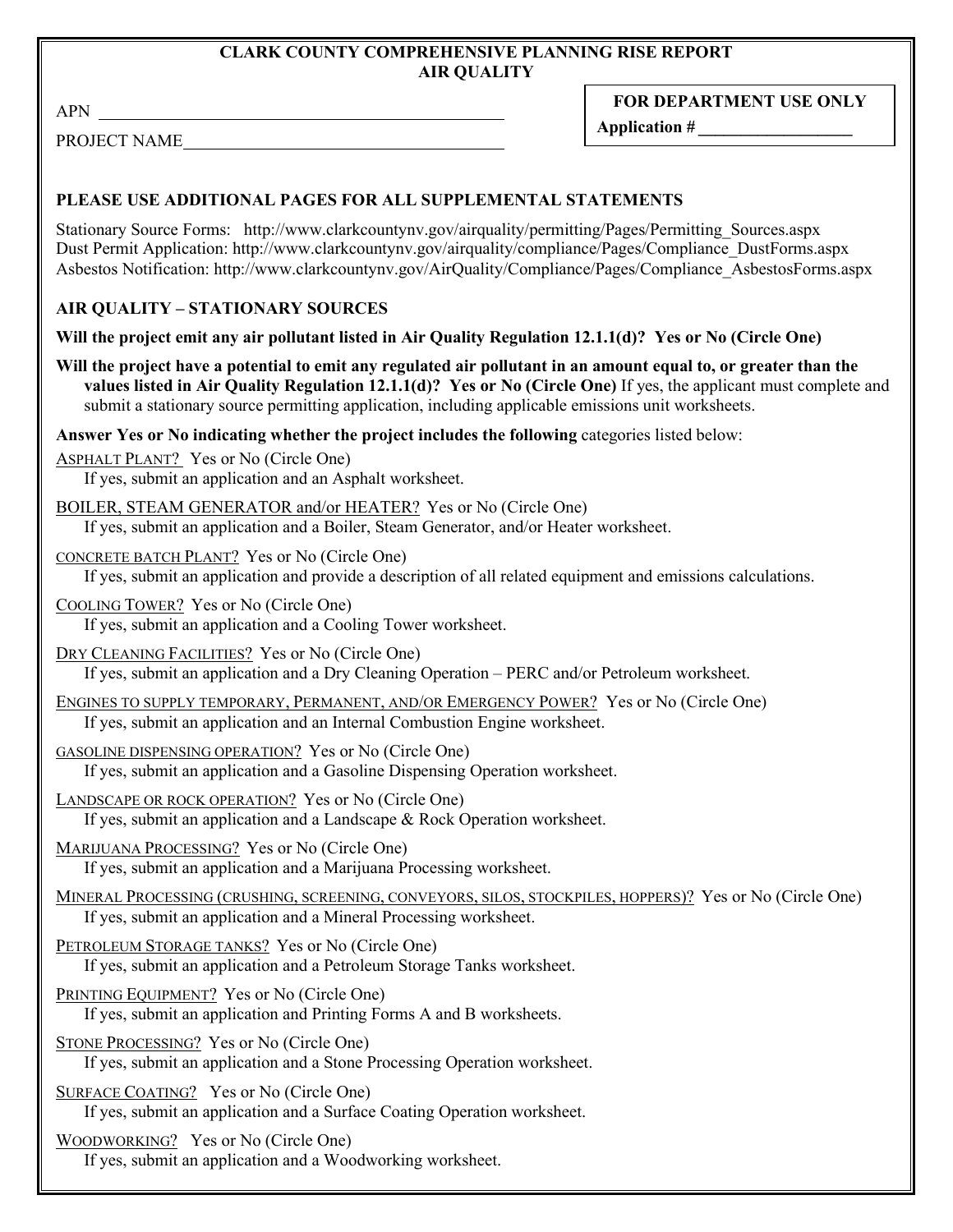# **AIR QUALITY – DUST CONTROL PROGRAM**

**Does the project involve: soil disturbance or construction activities that will disturb equal or greater than 0.25 acres; mechanized trenching of 100 feet in length or greater; and/or the demolition of a structure equal or greater than 1,000 square feet? Yes or No (Circle One)**

**If yes, the applicant will need to complete and submit an application for a Dust Control Operating Permit (Form #DCOP 01), and include a Dust Mitigation Plan.**

DUST MITIGATION PLAN? Yes or No (Circle One)

All projects must complete the Form # DCOP 02A (included with Form #DCOP 01).

BLASTING OF ROCK AND/OR STRUCTURES? Yes or No (Circle One)

 If yes, submit a Blasting Supplemental Form Appendix 09 (included with Form #DCOP 01) or Implosion Dust Control Operating Permit (IDCOP) application Form #IDCOP 01B.

LANDSCAPE SUPPLY, ROCK STOCKPILES: Yes or No (Circle One)

If yes, submit a Stationary Source application and Landscape & Rock Operation worksheet.

# **AIR QUALITY – BUILDING/STRUCTURE RENOVATION AND/OR DEMOLITION**

- Has the building owner or operator conducted an asbestos inspection prior to commencing any building/structure renovation and/or demolition? Yes or No (Circle one)
- If no, an asbestos inspection must be performed by qualified individual(s) to determine the presence of asbestoscontaining materials before commencing the renovation/demolition activity.
- If yes, will friable asbestos-containing materials greater than 160 square feet or 260 linear feet or 35 ft<sup>3</sup> be disturbed?
- If yes, submit a NESHAP Notification of Asbestos Abatement Form at least 10 working days prior to commencing the project.
- Is this a demolition project? Yes or No (Circle one) If yes, submit a NESHAP Demolition Notification Form at least 10 working days before the project begins and a Dust Control Permit application. NOTE: The removal or disturbance of a load-supporting structural member or the intentional burning of a facility is considered a demolition.

### **Permitting Section (Stationary Source Permitting Questions) Department of Environment and Sustainability –Division of Air Quality**  4701 W. Russell Road, Suite 200

Las Vegas NV 89118 Attn: Ted Lendis Phone: (702) 455-1653 E-mail: Lendis@ClarkCountyNV.gov

**Compliance and Enforcement Section (Dust Permitting and Asbestos Questions) Department of Environment and Sustainability –Division of Air Quality** 

4701 W. Russell Road, Suite 200 Las Vegas NV 89118 Attn: Shibi Paul Phone: (702) 455-1499 E-mail: SPaul@ClarkCountyNV.gov

**Planning Section (General Air Quality Questions) Department of Environment and Sustainability –Division of Air Quality**  4701 W. Russell Road, Suite 200 Las Vegas NV 89118 Attn: Araceli Pruett Phone: (702) 455-3206 E-mail[: Araceli.Pruett@clarkcountynv.gov](mailto:Araceli.Pruett@clarkcountynv.gov)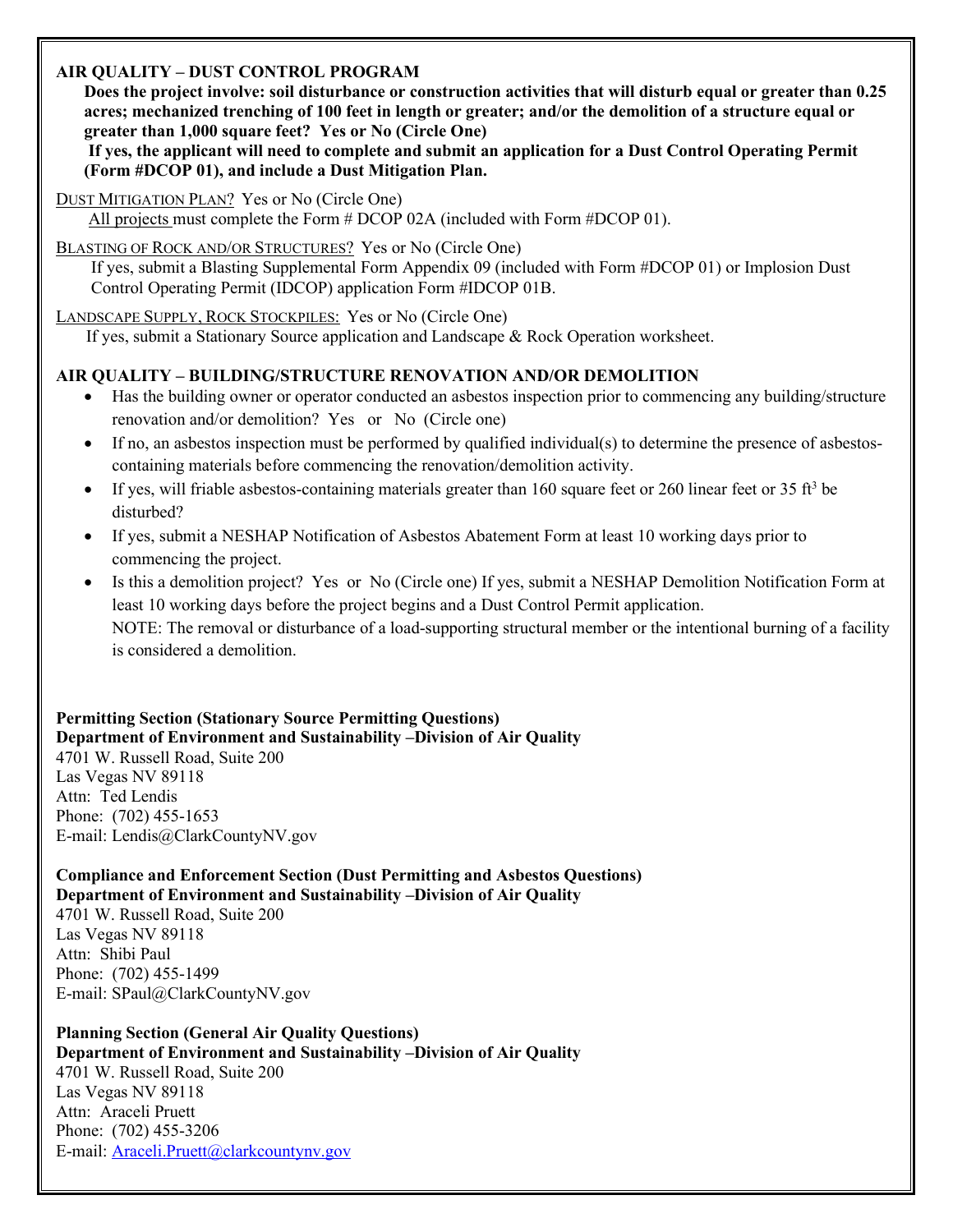#### **CLARK COUNTY COMPREHENSIVE PLANNING RISE/PFNA REPORT WATER QUALITY**

APN

PROJECT NAME

**FOR DEPARTMENT USE ONLY Application #** *\_\_\_\_\_\_\_\_\_\_\_\_\_\_\_\_\_\_* 

PROJECT TYPE

# **Stormwater:**

NAICS construction Code and description:

NAICS post -construction Code and description:

Is the project greater than 1-acre or part of a larger development? Yes or No (Circle One)

Is the project greater than 100-acres? Yes or No (Circle One)

Is the project immediately adjacent to a major wash (Duck Creek, Las Vegas Wash, Flamingo Wash, Monson Channel, Sloan Channel, Other? Yes or No (Circle One)

Will this project require groundwater dewatering during construction? Yes or No (Circle One)

Will this project require permanent groundwater dewatering? Yes or No (Circle One)

Will this project have any discharge permits? Yes or No (Circle One), if yes what type(s)?

 $\_$ Does the project involve any of the following items? Yes or No (Circle One), if yes circle all that apply.

- 1. Residential subdivisions five (5) acres or greater in size;
- 2. Project subject to local ordinances governing hillside development;
- 3. 100,000 square foot commercial and industrial development;
- 4. Automotive repair shops (with Standard Industrial Classification ("SIC") codes 5013, 7532, 7533, 7534, 7537, 7538, and 7539);
- 5. Retail gasoline outlets disturbing greater than 1-acre;
- 6. Restaurants disturbing greater than 1-acre; and
- 7. Parking lots greater than 1-acre potentially exposed to urban runoff.

 $\mathcal{L}_\text{max}$ 

Describe how the project design will prevent illicit and foreign substances from entering the stormwater conveyance system, including but not limited to materials from roads, parking surfaces, loading docks, fueling areas, outdoor storage areas, outdoor process, outdoor washing and maintenance areas. What post-construction design, structural, and source control best management practices will be used? What Low Impact Development practices will be used?

\_\_\_\_\_\_\_\_\_\_\_\_\_\_\_\_\_\_\_\_\_\_\_\_\_\_\_\_\_\_\_\_\_\_\_\_\_\_\_\_\_\_\_\_\_\_\_\_\_\_\_\_\_\_\_\_\_\_\_\_\_\_\_\_\_\_\_\_\_\_\_\_\_\_\_\_\_\_\_\_\_\_\_\_\_\_\_\_\_\_\_\_\_\_\_\_\_\_  $\_$  , and the contribution of the contribution of the contribution of the contribution of the contribution of  $\mathcal{L}_\text{max}$  $\_$  , and the contribution of the contribution of the contribution of the contribution of the contribution of  $\mathcal{L}_\text{max}$ \_\_\_\_\_\_\_\_\_\_\_\_\_\_\_\_\_\_\_\_\_\_\_\_\_\_\_\_\_\_\_\_\_\_\_\_\_\_\_\_\_\_\_\_\_\_\_\_\_\_\_\_\_\_\_\_\_\_\_\_\_\_\_\_\_\_\_\_\_\_\_\_\_\_\_\_\_\_\_\_\_\_\_\_\_\_\_\_\_\_\_\_\_\_\_\_\_\_  $\_$  , and the contribution of the contribution of the contribution of the contribution of the contribution of  $\mathcal{L}_\text{max}$  $\_$  , and the contribution of the contribution of the contribution of the contribution of the contribution of  $\mathcal{L}_\text{max}$ 

**Clark County 208 Area-Wide Water Quality Management Plan (WQMP):** Will a wastewater treatment facility be constructed in conjunction with this project? Yes or No (Circle one) If yes, describe how you will comply with the **WQMP**.

 $\_$  , and the set of the set of the set of the set of the set of the set of the set of the set of the set of the set of the set of the set of the set of the set of the set of the set of the set of the set of the set of th  $\_$  , and the set of the set of the set of the set of the set of the set of the set of the set of the set of the set of the set of the set of the set of the set of the set of the set of the set of the set of the set of th \_\_\_\_\_\_\_\_\_\_\_\_\_\_\_\_\_\_\_\_\_\_\_\_\_\_\_\_\_\_\_\_\_\_\_\_\_\_\_\_\_\_\_\_\_\_\_\_\_\_\_\_\_\_\_\_\_\_\_\_\_\_\_\_\_\_\_\_\_\_\_\_\_\_\_\_\_\_\_\_\_\_\_\_\_\_\_\_\_\_\_\_\_\_\_\_\_\_  $\_$  , and the set of the set of the set of the set of the set of the set of the set of the set of the set of the set of the set of the set of the set of the set of the set of the set of the set of the set of the set of th

\_\_\_\_\_\_\_\_\_\_\_\_\_\_\_\_\_\_\_\_\_\_\_\_\_\_\_\_\_\_\_\_\_\_\_\_\_\_\_\_\_\_\_\_\_\_\_\_\_\_\_\_\_\_\_\_\_\_\_\_\_\_\_\_\_\_\_\_\_\_\_\_\_\_\_\_\_\_\_\_\_\_\_\_\_\_\_\_\_\_\_\_\_\_\_\_\_\_  $\_$  , and the contribution of the contribution of the contribution of the contribution of the contribution of  $\mathcal{L}_\text{max}$ 

# **Please Note the Following:**

\_\_\_\_\_\_\_\_\_\_\_\_\_\_\_\_\_\_\_\_\_\_\_\_\_\_\_\_\_\_\_\_\_\_\_\_\_\_\_\_\_\_\_\_\_\_\_\_

Clark County Storm Sewer Discharge regulations Chapter 24.40 can be found at the following link: http://library.municode.com/HTML/16214/level2/TIT24WASEOTUT\_CH24.40STSESYDI.html#fn\_13 The Las Vegas Valley Construction Site Runoff Management Program requirements along with other stormwater information can be found in the Las Vegas Valley Construction Site Best Management Practices Guidance Manual, which can be downloaded at http://www.lvstormwater.com/